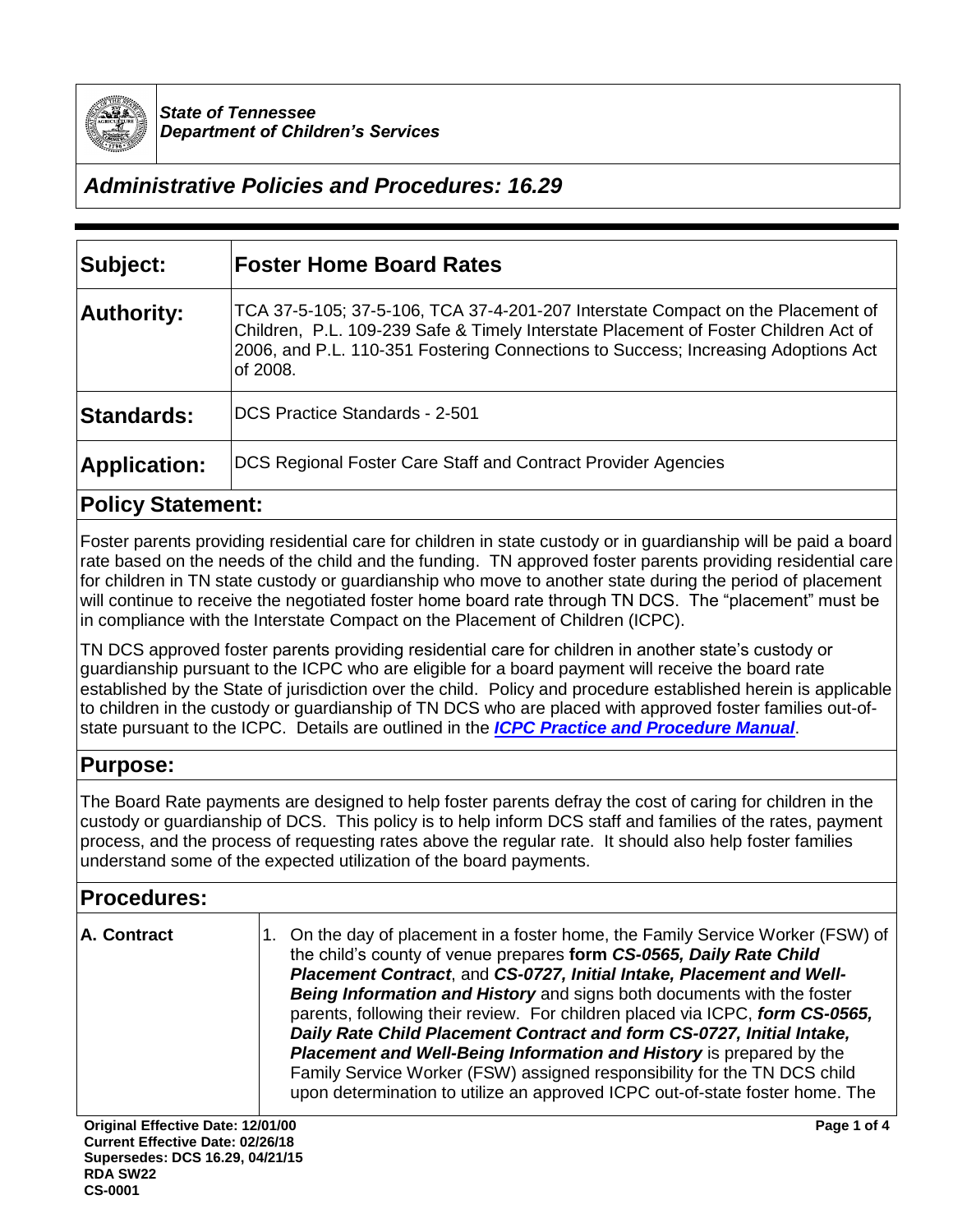|                                             | FSW secures signatures of the out-of-state resource on the document in<br>advance of the pre-placement CFTM. During the course of the Pre-placement<br>CFTM, the FSW confirms the data.<br>2. No child may be placed in a foster home either in-state or out-of-state without<br>form CS-0565, Daily Rate Child Placement Contract or form CS-0727, Initial<br>Intake, Placement and Well-Being Information and History. The contract is<br>completed with all blank spaces filled in or N/A (not applicable) used. The<br>foster parents, FSW and the supervisor sign the contract in ink. A signed copy<br>is to remain with the foster family and a signed copy is submitted to the<br>Regional Placement Service Division (PSD) within one (1) business day of the<br>placement. In addition, a signed copy accompanies form CS-0523, ICPC 100B<br>-ICPC Report on Child's Placement Status, upon notice of placement.<br>3. A copy of CS-0565, Daily Rate Child Placement Contract, is maintained in<br>the foster parent case file and a copy is also maintained in the Expenses<br>section of the family case file as outlined in DCS Policy 31.5, Organization of |
|---------------------------------------------|---------------------------------------------------------------------------------------------------------------------------------------------------------------------------------------------------------------------------------------------------------------------------------------------------------------------------------------------------------------------------------------------------------------------------------------------------------------------------------------------------------------------------------------------------------------------------------------------------------------------------------------------------------------------------------------------------------------------------------------------------------------------------------------------------------------------------------------------------------------------------------------------------------------------------------------------------------------------------------------------------------------------------------------------------------------------------------------------------------------------------------------------------------------------------|
|                                             | <b>Family Case Files.</b>                                                                                                                                                                                                                                                                                                                                                                                                                                                                                                                                                                                                                                                                                                                                                                                                                                                                                                                                                                                                                                                                                                                                                 |
| <b>B. Foster Home</b><br><b>Board Rates</b> | 1. The DCS Foster Home Board Rates are categorized in four (4) levels:                                                                                                                                                                                                                                                                                                                                                                                                                                                                                                                                                                                                                                                                                                                                                                                                                                                                                                                                                                                                                                                                                                    |
|                                             | a) Expedited State Board Rates: An expedited home receives a board<br>payment reimbursement from DCS at the rate of \$7.06 per day/per child<br>until the expedited foster home is fully approved.                                                                                                                                                                                                                                                                                                                                                                                                                                                                                                                                                                                                                                                                                                                                                                                                                                                                                                                                                                        |
|                                             | <b>The Regular Board Rates:</b> Check the following web link for the most<br>b)<br>current Foster Home daily board rate:<br>https://www.tn.gov/content/dam/tn/dcs/documents/foster_care/TN_FCB<br>oardRates.pdf                                                                                                                                                                                                                                                                                                                                                                                                                                                                                                                                                                                                                                                                                                                                                                                                                                                                                                                                                           |
|                                             | c) The Special Circumstance Board Rates: Check the following web link<br>for the most current Foster Home daily board rate:<br>https://www.tn.gov/content/dam/tn/dcs/documents/foster_care/TN_FCB<br>oardRates.pdf                                                                                                                                                                                                                                                                                                                                                                                                                                                                                                                                                                                                                                                                                                                                                                                                                                                                                                                                                        |
|                                             | d) The Extraordinary Board Rates: Will be determined on a case by case<br>basis, but will not exceed \$60.00 per day.                                                                                                                                                                                                                                                                                                                                                                                                                                                                                                                                                                                                                                                                                                                                                                                                                                                                                                                                                                                                                                                     |
|                                             | Note:                                                                                                                                                                                                                                                                                                                                                                                                                                                                                                                                                                                                                                                                                                                                                                                                                                                                                                                                                                                                                                                                                                                                                                     |
|                                             | ◆ Refer to the <b>Protocol for DCS Foster Home Board Rates</b> for the<br>child requirements, approval/re-evaluation process and TFACTS<br>Contracts for each category listed above.                                                                                                                                                                                                                                                                                                                                                                                                                                                                                                                                                                                                                                                                                                                                                                                                                                                                                                                                                                                      |
|                                             | Refer to the <b>Protocol for Foster Care Special Extraordinary</b><br>٠<br>Rate Request to determine the process for requesting a Special or<br>Extraordinary rate for a custodial child who is deemed in need of<br>additional therapies, services and supports and may qualify for an<br>increased rate due to their special/extraordinary needs.                                                                                                                                                                                                                                                                                                                                                                                                                                                                                                                                                                                                                                                                                                                                                                                                                       |
|                                             | 2. Rates are effective for any contract signed on or after the revision date of this<br>policy and include the cost of respite care.                                                                                                                                                                                                                                                                                                                                                                                                                                                                                                                                                                                                                                                                                                                                                                                                                                                                                                                                                                                                                                      |
|                                             | 3. Foster Home Board Rates are based on the age of the child and a review of the<br>child's documented level of need and are not linked to the means of the foster                                                                                                                                                                                                                                                                                                                                                                                                                                                                                                                                                                                                                                                                                                                                                                                                                                                                                                                                                                                                        |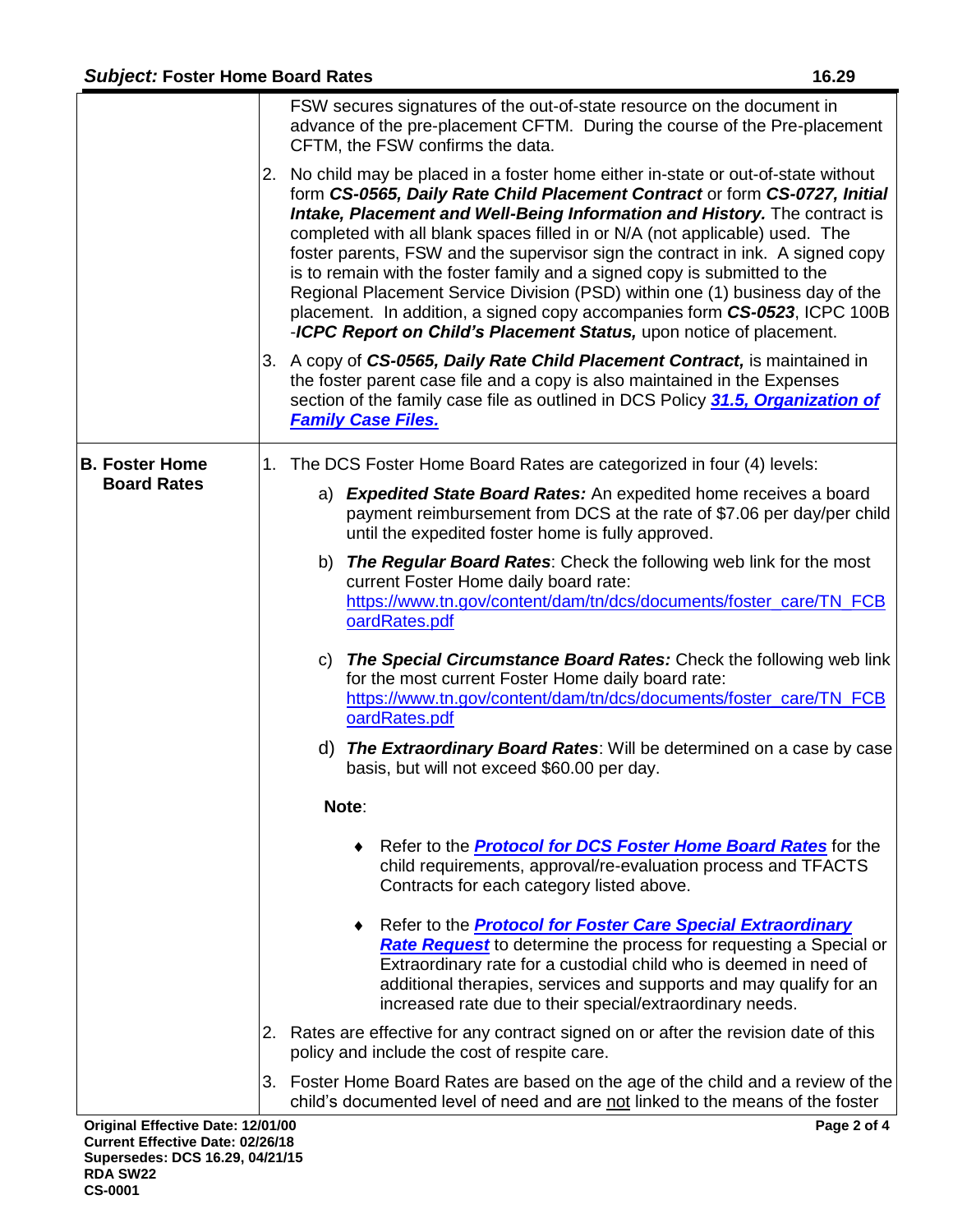|                                                 | family.                                                                                                                                                                                                                                                                                                                                                                                                                                                                                                                                                |
|-------------------------------------------------|--------------------------------------------------------------------------------------------------------------------------------------------------------------------------------------------------------------------------------------------------------------------------------------------------------------------------------------------------------------------------------------------------------------------------------------------------------------------------------------------------------------------------------------------------------|
|                                                 | 4. The Regional Administrator/Designee consults with the Regional Health Units<br>regarding children who may have medical issues to determine their level of<br>need.                                                                                                                                                                                                                                                                                                                                                                                  |
|                                                 | 5. All foster parent payment room and board rates, including the rates of foster<br>parents under the supervision of Contract Agencies, at a minimum meet USDA<br>Standards and are adjusted and modified annually to be no lower than USDA<br>Standards for the cost of raising children within the region.                                                                                                                                                                                                                                           |
| <b>C. Initial Clothing</b><br><b>Outlay and</b> | 1. Each child entering state custody and in need of clothing are eligible for the<br>initial clothing outlay, regardless of placement plans.                                                                                                                                                                                                                                                                                                                                                                                                           |
| <b>Clothing</b><br><b>Allowance</b>             | 2. Children in DCS foster homes receive their clothing allowance from the board<br>payment made to the foster parents. The clothing allowance is factored into<br>the daily board rate and should be used by the child or on behalf of the child at<br>a rate consistent with the child's age and developmental status, but no less<br>than \$1 per day. If there is a unique need outside the base payment, a<br>request should be made to the Fiscal Department, utilizing the steps<br>outlined in the <b>Protocol for Clothing and Allowance</b> . |
|                                                 | 3. Custodial children in Contract Provider placements receive clothing allotments<br>through the per diem rate paid to the agency. Since the contract provider has<br>already been paid the per diem rate, it is their responsibility to ensure children<br>have adequate clothing after placement into the program.                                                                                                                                                                                                                                   |
| D. Child's personal<br>allowance                | 1. All custodial children in DCS foster homes, both in-state and out-of-state,<br>receive a personal allowance from the board payment that is paid to the foster<br>parents. Their personal allowance is factored into the daily board rate and<br>should be given to the child by the foster parents at a rate consistent with the<br>child's age and developmental status, but averaging no less than \$1 per day.                                                                                                                                   |
|                                                 | 2. Custodial children in Contract Provider placements receive their personal<br>allowance through the per diem rate paid to the agency. Since the Contract<br>Provider agency has already been paid the per diem rate, it is the agency's<br>responsibility to ensure children receive a personal allowance.                                                                                                                                                                                                                                           |
| E. Routine<br><b>Transportation</b>             | Routine transportation that is within fifty (50) miles one-way is incorporated in to<br>the foster home board rate for all children, including those placed via ICPC. (See<br>DCS Policy 16.8, Responsibilities of Approved Foster Homes and the Protocol<br>for Routine Transportation for additional details.)                                                                                                                                                                                                                                       |

| <b>Forms:</b> | <b>CS-0540, Clothing Purchase Authorization</b>                                  |
|---------------|----------------------------------------------------------------------------------|
|               | <b>CS-0565, Daily Rate Child Placement Contract</b>                              |
|               | <b>CS-0674, Special or Extraordinary Rate Request</b>                            |
|               | <b>CS-0727, Initial Intake, Placement and Well-Being Information and History</b> |
|               | <b>CS-0934, Special or Extraordinary Rate Justification Form</b>                 |
|               |                                                                                  |